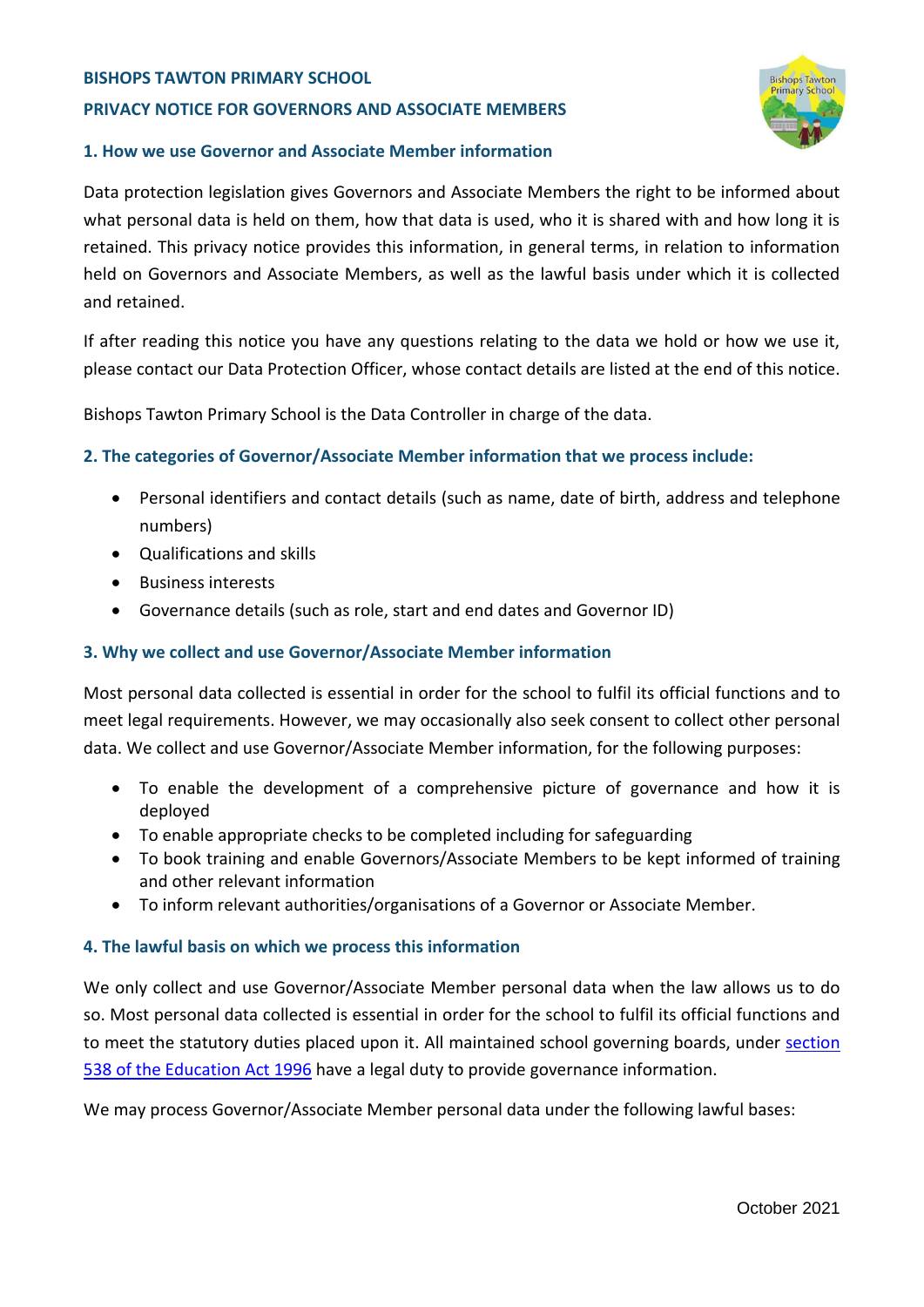- Processing is necessary to perform a task in the public interest or for our official functions and the task has a clear basis in law
- We have obtained the data subject's consent to use it in a certain way
- Processing is necessary to comply with our legal obligations
- We need to protect someone's vital interests.

Whilst the majority of personal information you provide to us is mandatory, some of it may be requested on a voluntary basis. In order to comply with the UK General Data Protection Regulation (UK GDPR), we will inform you at the point of collection, whether you are required to provide certain information to us or if you have a choice in this.

Where we have obtained consent to use personal data, this consent can be withdrawn at any time. We will make this clear when we ask for consent, and explain how consent can be withdrawn.

Some of the reasons listed above for collecting and using Governor/Associate Member personal data may overlap and there may be several grounds which justify our use of particular data.

If we need to process any special category data under Article 9 of the UK GDPR which is of a more sensitive nature, we will only do so if we have a lawful basis to do so under Paragraph 2 of Article 9 of the UK GDPR.

# **5. Collecting Governor/Associate Member information**

The majority of Governor/Associate Member information is collected by the Clerk to the Governors as part of an induction meeting.

## **6. Storing information**

We hold data securely for the set amount of time shown in our data retention schedule. Primarily, we hold Governor/Associate Member personal data for the length of time that the individual serves as a Governor/Associate Member or until they resign plus another 12 months (this is also how long information appears on GIAS). However, minutes of meetings are held indefinitely. For more information on our data retention schedule and how we keep your data safe, please contact the Data Protection Officer whose details are at the end of this notice.

# **7. Who we share Governor/Associate Member information with**

We do not share information about our Governors and Associate Members with anyone without consent unless the law and our policies allow us to do so.

We routinely share information with:

- The Department for Education (DfE) through Get Information about Schools (GIAS)
- Our local authority through the Babcock LDP Governance Consultancy Team
- Other governors on the same governing board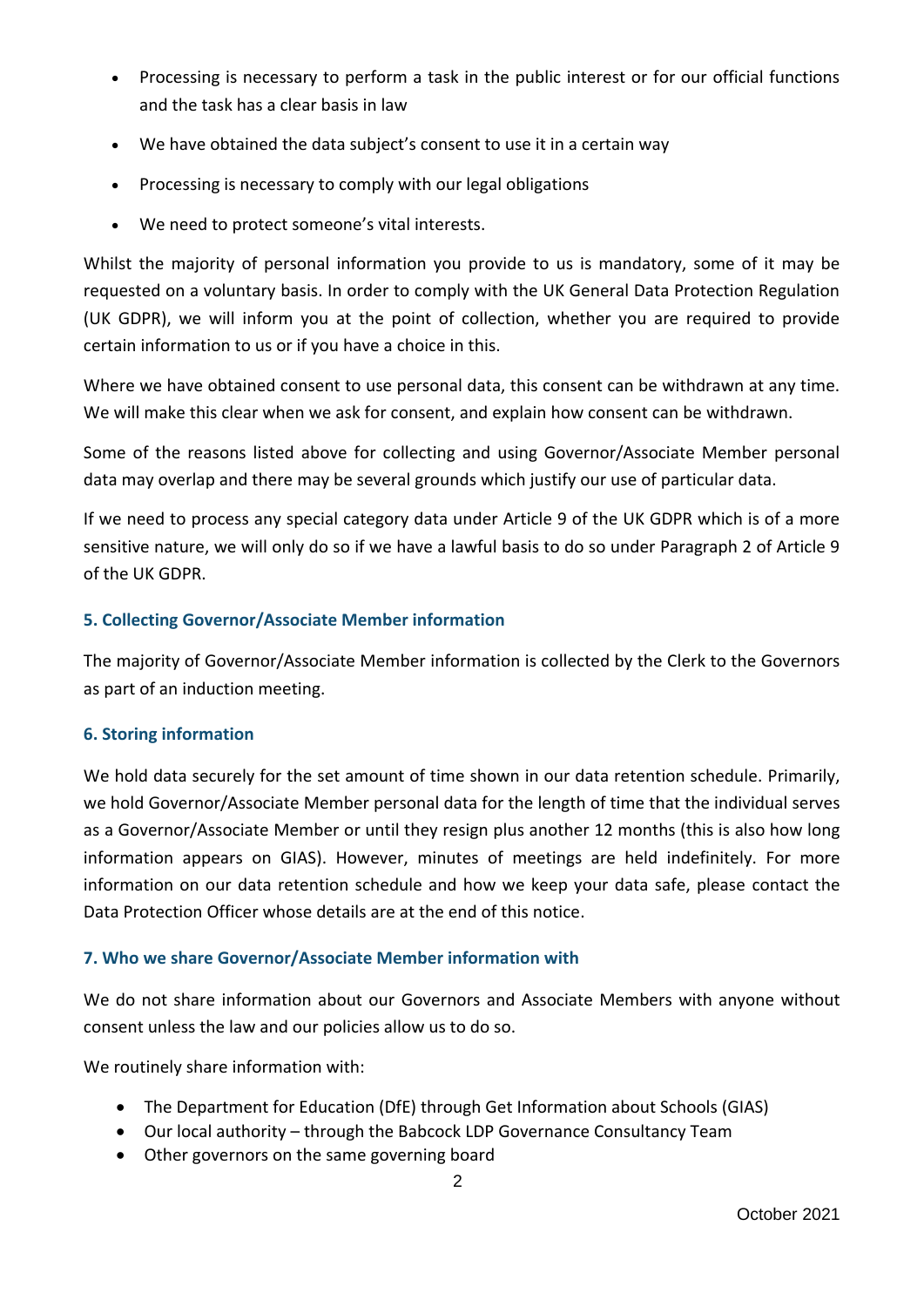• The Disclosure and Barring Service

To support NHS Test and Trace (which is part of the Department for Health and Social Care) we may share with them Governor and Associate Member names, contact telephone numbers and possibly the dates when they have been present at the school. We will only share information with NHS Test and Trace if it is specifically requested by them.

If this information is requested by the NHS Test and Trace service, the service would at that point itself become responsible for compliance with data protection legislation regarding that data. As part of safeguarding your personal data, NHS Test and Trace has in place technical, organisational and administrative security measures to protect your personal information in order to protect it from loss, misuse, unauthorised access, disclosure, alteration and destruction. NHS Test and Trace will not disclose your information to any third party unless required to do so by law (for example, as a result of receiving a court order).

# *Department for Education*

The Department for Education (DfE) collects personal data from educational settings and local authorities. We are required to share information with the Department for Education (DfE) under [section 538 of the Education Act 1996.](http://www.legislation.gov.uk/ukpga/1996/56/section/538)

It is a statutory requirement to inform the DfE through Get Information About Schools (GIAS) about new Governor appointments. All data is entered manually on the GIAS system and held by DfE under a combination of software and hardware controls which meet the current government [security policy framework.](https://www.gov.uk/government/publications/security-policy-framework)

The Governor data that we lawfully share with the DfE via GIAS:

- increases the transparency of governance arrangements
- enables schools and the Department to identify more quickly and accurately individuals who are involved in governance and who govern in more than one context
- allows the Department to be able to uniquely identify an individual and in a small number of cases conduct checks to confirm their suitability for this important and influential role

To find out more about the requirements placed on us by the Department for Education including the data that we share with them, go to [https://www.gov.uk/government/news/national-database](https://www.gov.uk/government/news/national-database-of-governors)[of-governors.](https://www.gov.uk/government/news/national-database-of-governors)

*Note:* Some of these personal data items are not publically available and are encrypted within the GIAS system. Access is restricted to a small number of DfE staff who need to see it in order to fulfil their official duties. The information is for internal purposes only and not shared beyond the Department, unless the law allows it.

How to find out what personal information the DfE holds about you:

Under the terms of the Data Protection Act 2018, you're entitled to ask the Department:

- if they are processing your personal data
- for a description of the data they hold about you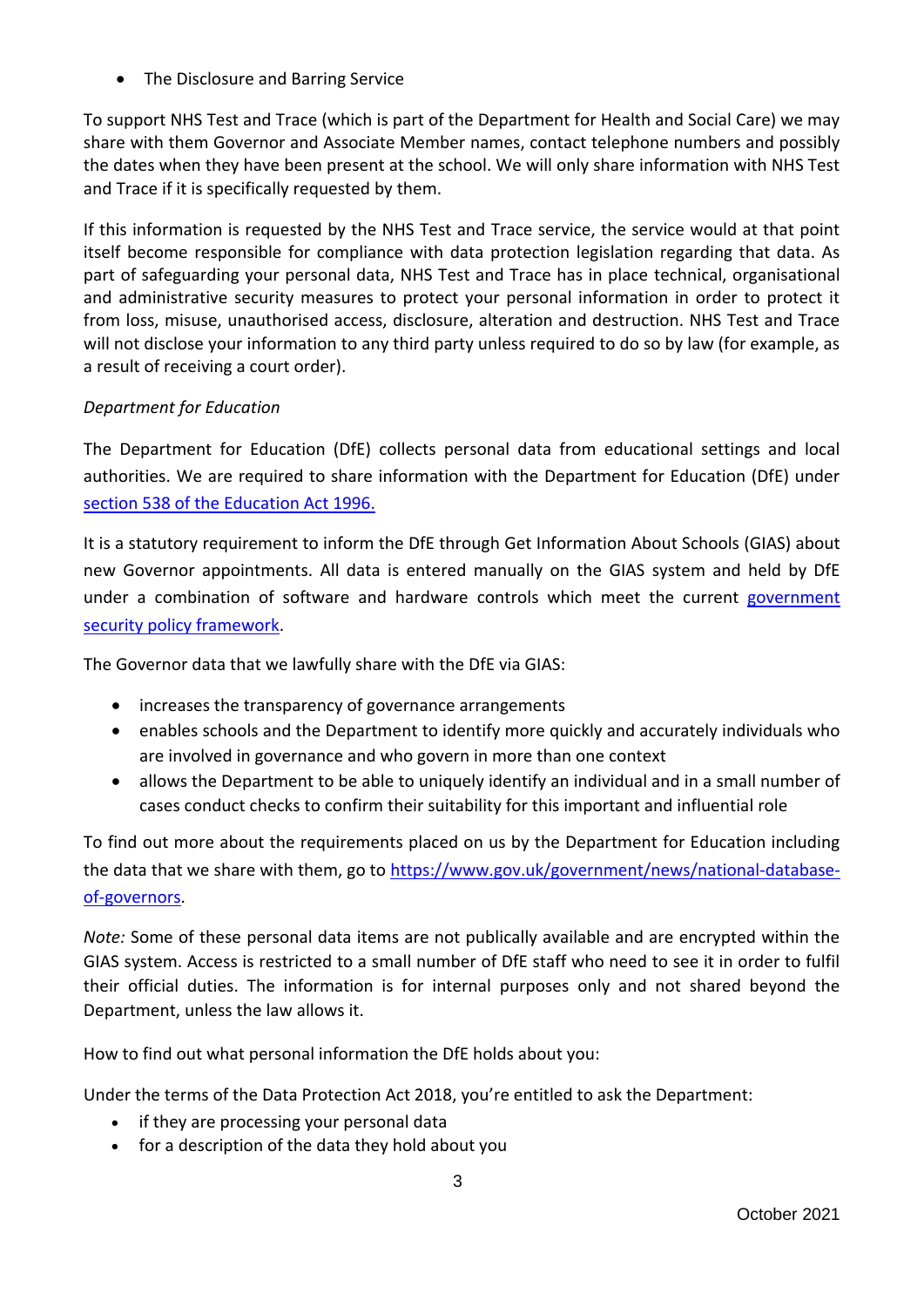- the reasons they're holding it and any recipient it may be disclosed to
- for a copy of your personal data and any details of its source

If you want to see the personal data held about you by the Department, you should make a 'subject access request'. Further information on how to do this can be found within the Department's personal information charter that is published at the address below:

[https://www.gov.uk/government/organisations/department-for-education/about/personal](https://www.gov.uk/government/organisations/department-for-education/about/personal-information-charter)[information-charter](https://www.gov.uk/government/organisations/department-for-education/about/personal-information-charter)

To contact DfE:<https://www.gov.uk/contact-dfe>

# *Disclosure and Barring Service*

All maintained school Governors are required to have an enhanced criminal records certificate from the DBS. The school Single Central Record will record that appropriate checks have been carried out for everyone involved in the governance of the school.

# *Websites*

It is a statutory requirement that school websites include Governor information.

# **8. Requesting access to your personal data**

Under data protection legislation, you have the right to request access to personal information that we hold about you by making a Subject Access Request. If you make a Subject Access Request and we do hold information about you, we will:

- Give you a description of the information held
- Tell you why we are processing it and for how long we will keep it
- Explain where we got it from, if not from you or your child
- Tell you who it has been, or will be, shared with
- Let you know whether any automated decision-making is being applied to the data, and any consequences of this
- Give you a copy of the information in an intelligible form

You also have the right to:

- Object to processing of personal data if it is likely to cause, or is causing, damage or distress
- Prevent processing of your personal for the purpose of direct marketing
- Object to decisions being taken by automated means
- In certain circumstances: have personal data erased or destroyed, restrict the processing of data, have inaccurate personal data rectified and have personal information transmitted electronically to another organisation
- Seek redress, either through the Information Commissioner's Office, or through the courts

If you would like to make a Subject Access Request or exercise another of the above rights, please contact Bishops Tawton Primary School.